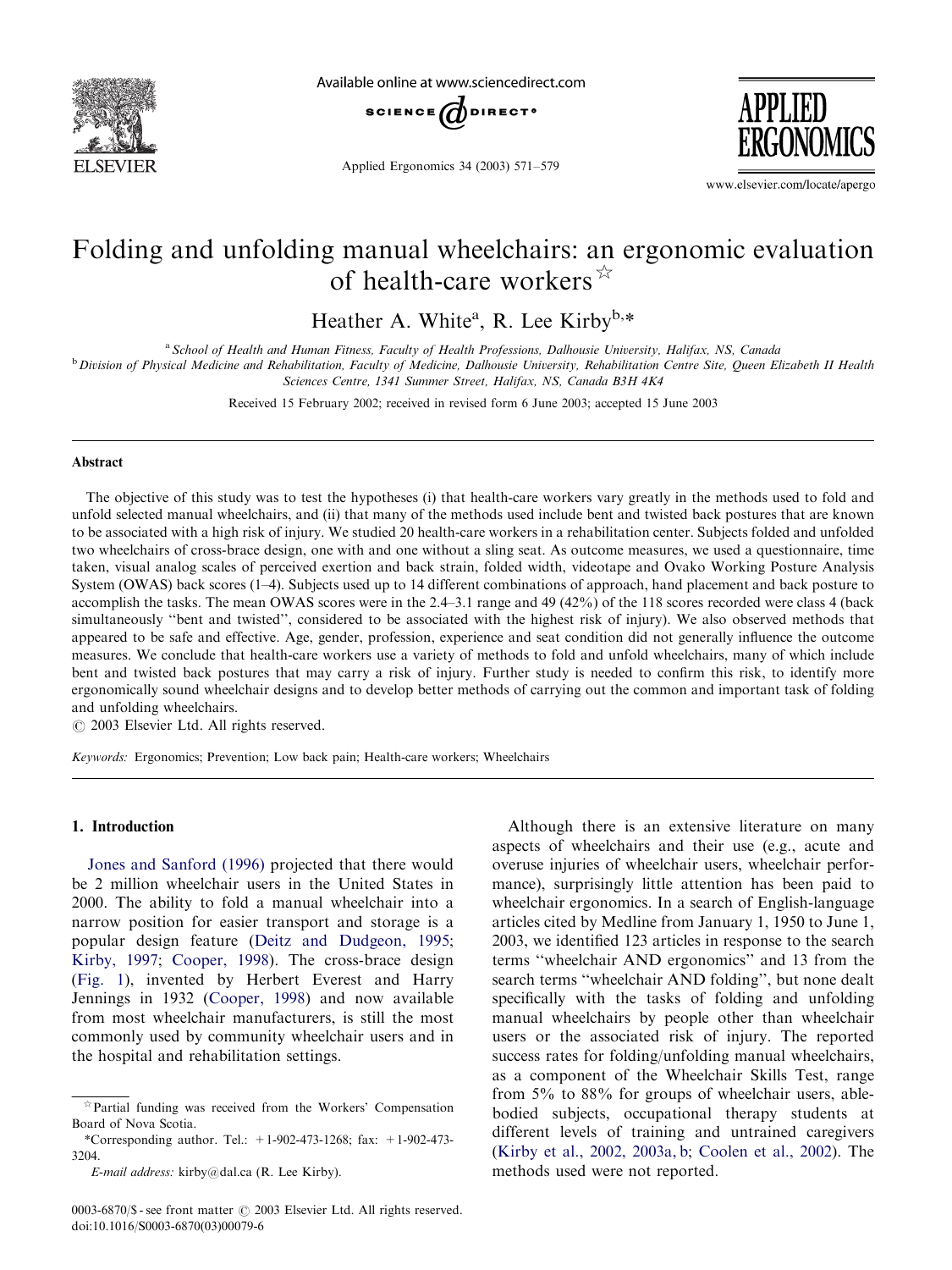<span id="page-1-0"></span>

Fig. 1. Cross-braced wheelchair, open (A) and folded (B).

Low back pain (LBP) accounts for 33% of all compensation, 4.6 billion dollars each year in the United States ([van Oort et al., 1990\)](#page--1-0). The individual risk factors for the development of LBP that have been explored in the literature include age, gender, anthropometric characteristics, physical fitness, smoking, psychological factors and previous history of LBP [\(Biering-Sorensen, 1983;](#page--1-0) [Agnew, 1987](#page--1-0); [Burton and](#page--1-0) [Cassidy, 1992;](#page--1-0) [Garg and Moore, 1992](#page--1-0); [Khalil et al.,](#page--1-0) [1993\)](#page--1-0). The work-related risk factors reported include heavy work and lifting, static work postures, twisting and bending postures, vibration, perceived exertion and perceived back strain [\(Stubbs et al., 1983;](#page--1-0) [Videman et al.,](#page--1-0) [1984;](#page--1-0) [Snook, 1985](#page--1-0); [Harber et al., 1985;](#page--1-0) [Agnew, 1987](#page--1-0); [Burdorf et al., 1991](#page--1-0); [McAtamney and Corlett, 1992](#page--1-0); [Borenstein et al., 1995\)](#page--1-0). Health-care occupations frequently require bending, twisting and lifting postures [\(Harber et al., 1985](#page--1-0); [Jensen, 1987;](#page--1-0) [McAtamney and](#page--1-0) [Corlett, 1992;](#page--1-0) [Knibbe and Friele, 1996](#page--1-0), [Hignett, 1996](#page--1-0); [Woolfrey and Kirby, 1998;](#page--1-0) [Cromie et al., 2000](#page--1-0); [Elford](#page--1-0) [et al., 2000;](#page--1-0) [Hui et al., 2001](#page--1-0); [Daynard et al., 2001\)](#page--1-0). [Jensen \(1987\)](#page--1-0) reported that health-care occupations constituted 6 of the top 10 ranked occupations for the incidence of LBP. In clinical practice, we have noted that many health-care workers approach the task of folding and unfolding wheelchairs in an awkward and inefficient manner.

Although there is no direct evidence, epidemiologic or otherwise, linking the wheelchair folding/unfolding task to LBP, the circumstantial evidence cited above led us to believe that this was a topic that warranted investigation. The purpose of this study was to evaluate this task, in a preliminary and predominantly descriptive way, testing the hypotheses (i) that health-care workers vary greatly in the methods used to fold and unfold manual wheelchairs and (ii) that many of the methods used include bent and twisted back postures that are known to be associated with a high risk of injury.

### 2. Methods

#### 2.1. Subjects

With their informed consent, we studied 20 healthcare workers in a rehabilitation center. Because this was a preliminary descriptive study and the variability of the data was unknown, we chose not to use a power analysis to more formally estimate the sample size. In an effort to achieve a heterogeneous and representative group of health-care workers who routinely deal with wheelchairs, we recruited 5 nurses, 5 health-care aids/porters, 5 occupational therapists and 5 physical therapists. There were 6 men and 14 women and the mean  $(\pm SD)$ age was 32.8  $(\pm 6.6)$  years (range 22–45). Inclusion criteria included an age range of 18–60 years and previous experience folding a wheelchair (at least once during the month prior to the study). We excluded any subject with current or recent LBP, arm pain or any other contraindications to lifting (e.g., uncontrolled